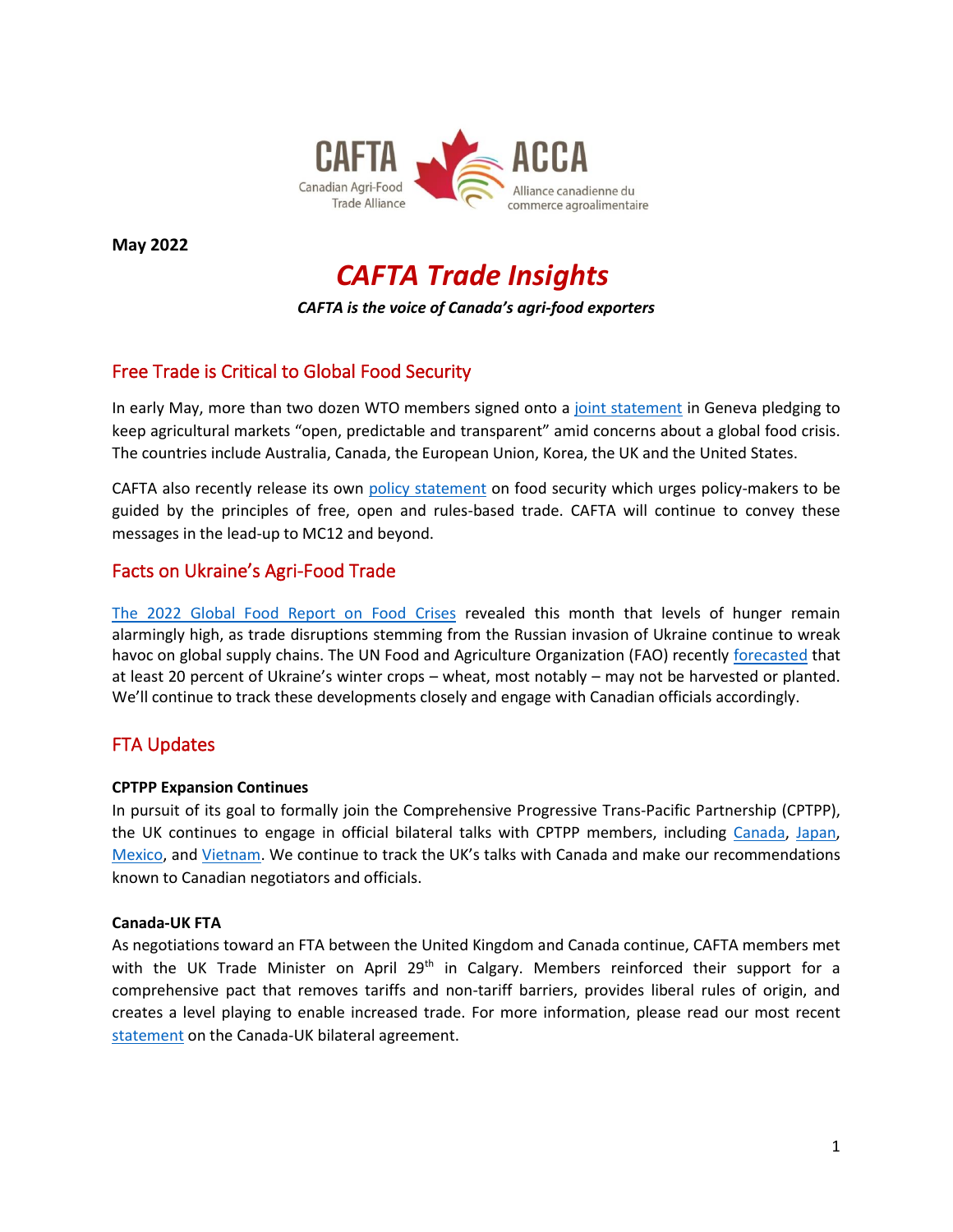

*CAFTA Members in the meeting with the UK Trade Minister.*

#### **[EU and Canada committed to ensuring the full and effective implementation of CETA](https://www.consilium.europa.eu/en/press/press-releases/2022/05/16/joint-declaration-following-the-third-eu-canada-joint-ministerial-committee-meeting/)**

The thir[d meeting](https://www.consilium.europa.eu/en/meetings/international-ministerial-meetings/2022/05/16/) of the EU-Canada Joint Ministerial Committee took place in Brussels on May 16. Most notably, the meeting concluded in [a joint declaration](https://www.consilium.europa.eu/en/press/press-releases/2022/05/16/joint-declaration-following-the-third-eu-canada-joint-ministerial-committee-meeting/) that both sides are committed "to ensuring the full and effective implementation of CETA and to pursuing joint work, including on outreach, to increase the use of the Agreement." CAFTA will continue to make clear that CETA has so far failed to live up to its promise due to the persistence of non-tariff barriers.

#### **Canada–Indonesia FTA**

CAFTA was recently invited to a business forum hosted by the Indonesian Chamber of Commerce and [Industry](https://bsd-kadin.id/) (KADIN) in Canada. The event featured the Deputy Minister of Global Affairs Canada, David Morrison, who rightly stated that it is "important to ensure barriers are not erected unnecessarily and we continue to engage with a region that is a key driver of stability and growth." Perrin Beatty, CEO of the Canadian Chamber of Commerce, also attended. You can read more about CAFTA's position on FTA talks wit[h Indonesia](https://cafta.org/latest-news/agri-food-exporters-welcome-launch-of-trade-negotiations-with-indonesia/) and [ASEAN](https://cafta.org/news-releases/asean-tabling-of-objectives/) and also track the negotiations on the Global Affairs [website.](https://www.international.gc.ca/trade-commerce/trade-agreements-accords-commerciaux/agr-acc/asean-anase/fta-ale/negotiations-negociations.aspx?lang=eng)



*CAFTA at the B20 event hosted by KADIN in Ottawa.*

#### **Minister Ng's visit to Singapore and Thailand**

As Canada continues to move forward with the ASEAN-Canada FTA negotiations, Mary Ng, Minister of International Trade, Export, Small Business and Economic Development, visited Singapore and Thailand, (both ASEAN members) where the federal government [announced](https://twitter.com/mary_ng/status/1529148677067087873) Canada's intention to establish a [Canadian trade gateway](https://www.canada.ca/en/global-affairs/news/2022/05/minister-ng-concludes-successful-visits-to-thailand-and-singapore.html) in Southeast Asia.

# **Other Trade Updates**

**Russian Invasion of Ukraine Leads to New Agri-Food Export Restrictions**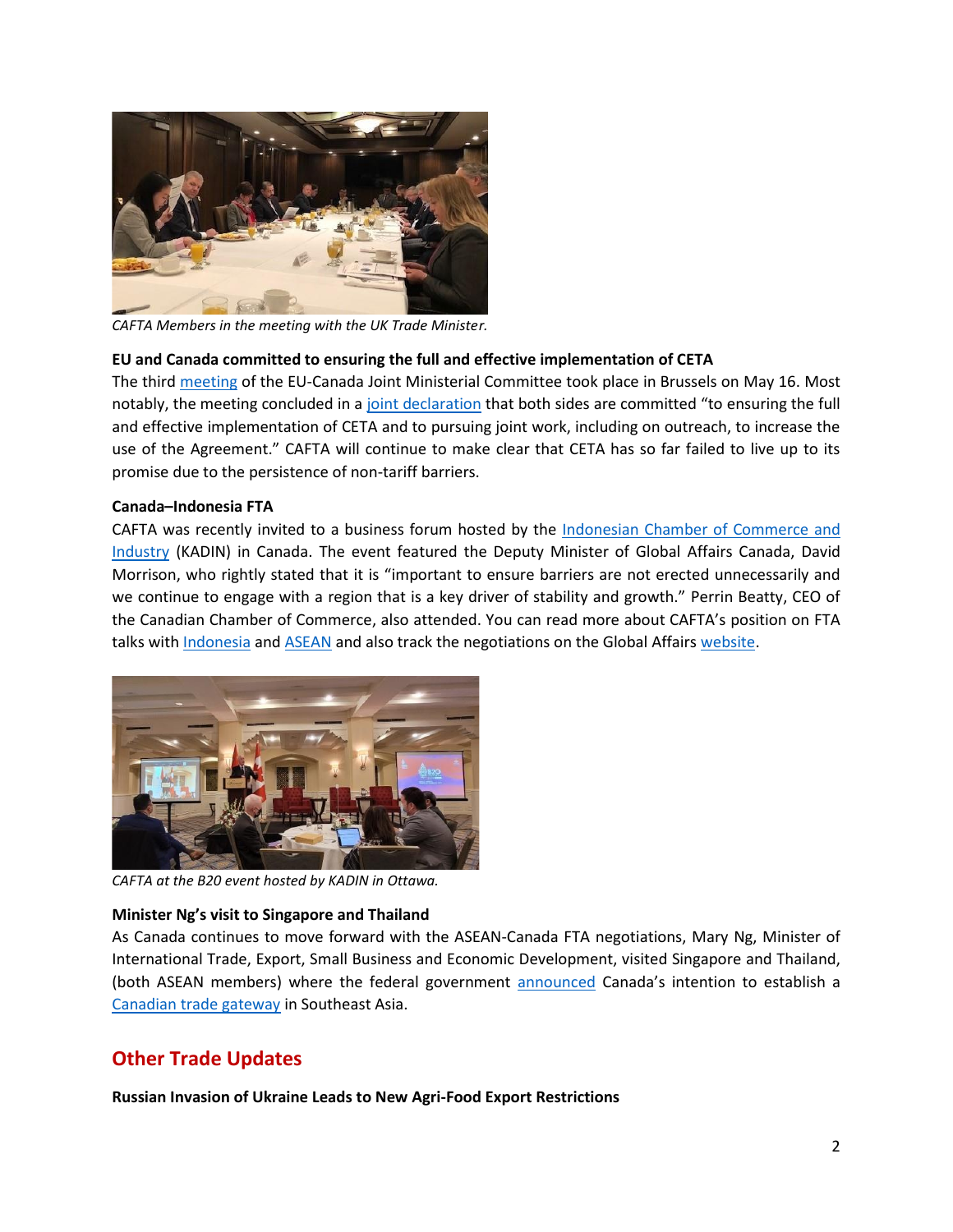Despite the WTO [urging](https://www.wto.org/english/news_e/news22_e/sps_26apr22_e.htm) its members to keep markets open and avoid unjustified export restrictions, the International Food Policy Institute says in a new [report](https://www.ifpri.org/blog/bad-worse-how-export-restrictions-exacerbate-global-food-security) that the number of countries imposing export restrictions on agri-food has climbed from 3 to 16, as of early April 2022. Since then, the WTO reports that "22 Members have announced or implemented export restrictive measures<sup>[1](https://www.wto.org/english/news_e/news22_e/ddgjp_25may22_e.htm#fnt-1)</sup> This number is now relatively stable and under control. So, there are tensions, but not a proliferation of measures. Transparency is essential to help prevent a "crisis of confidence," which could trigger a panicdriven proliferation of trade restrictions and fuel speculation on markets.

#### **G7 Agriculture Ministers: Pathways Towards Sustainable Food Systems in Times of Crises**

The G7 Agriculture Ministers met in Stuttgart, Germany on May 13-14 to address the global challenges that the agricultural sector faces. In a [communiqué,](https://www.bmel.de/SharedDocs/Downloads/EN/_International-Affairs/g7-2022-kommunique-en.pdf?__blob=publicationFile&v=3) the Ministers recognized the intensified pressure on global food systems which are being exacerbated by export restrictions. The meeting also reiterated the commitment of G7 countries to "avoid any unjustified restrictive measure on exports" and the importance of predictable, well-functioning markets.

#### **The U.S. Indo-Pacific Economic Framework (IPEF)**

The U.S. announced on May  $23<sup>rd</sup>$  the [launch of a plan](https://www.whitehouse.gov/briefing-room/statements-releases/2022/05/23/statement-on-indo-pacific-economic-framework-for-prosperity/) to create a new agreement with 12 Asian nations including India, Vietnam, Indonesia, Thailand, Japan, South Korea and Malaysia. Together, the grouping represents 40 percent of global GDP. As a centerpiece of President Biden's trade policy, the IPEF is not a traditional trade agreement per se in that it's not focused on [market access.](https://www.politico.com/news/2022/05/23/asian-nations-biden-indo-pacific-economic-framework-00034247) It is more of an intention to create a pact that cooperates on core challenges and issues in the global economy including the digital economy, supply chains, clean energy, and anti-corruption.

### WTO and related updates

#### **Countdown to MC12**

WTO Director-General (DG) Ngozi Okonjo-Iweala is [calling](https://www.wto.org/english/news_e/news22_e/gc_09may22_e.htm) on members to step up efforts to deliver substantive outcomes at the organization's upcoming 12th Ministerial Conference (MC12) in Geneva which begins on June 12. The chair of the agriculture negotiations, Ambassador Gloria Abraham Peralta (Costa Rica), is [urging](https://www.wto.org/english/news_e/news22_e/agng_02may22_e.htm) WTO members to intensify their engagement so progress can be made towards identifying landing zones for possible outcomes on agriculture. The DG also [highlighted](https://www.wto.org/english/news_e/news22_e/tnc_04may22_e.htm) the threat of a global crisis in food security, as prices for food, fertilizer and energy keep rising sharply from already high levels.

#### **Major Multilateral Organizations Release Trade Report**

The WTO, the International Monetary Fund (IMF), the World Bank (WB) and the Organisation for Economic Cooperation and Development (OECD) have taken the extraordinary step of publishing a joint [report](https://www.wto.org/english/news_e/news22_e/igo_22apr22_e.pdf) entitled *Subsidies, Trade and International Cooperation*. Key findings include that subsidies "are the most frequent form of (market) intervention" with governments around the world spending nearly \$450 billion annually in support to agriculture. Interestingly, nearly 85 per cent of that total (\$376 billion) is spent by the EU, China, the US and India alone. Overall, the report states that these market distortions are contributing to many of the global trade tensions that have been on the rise in recent years.